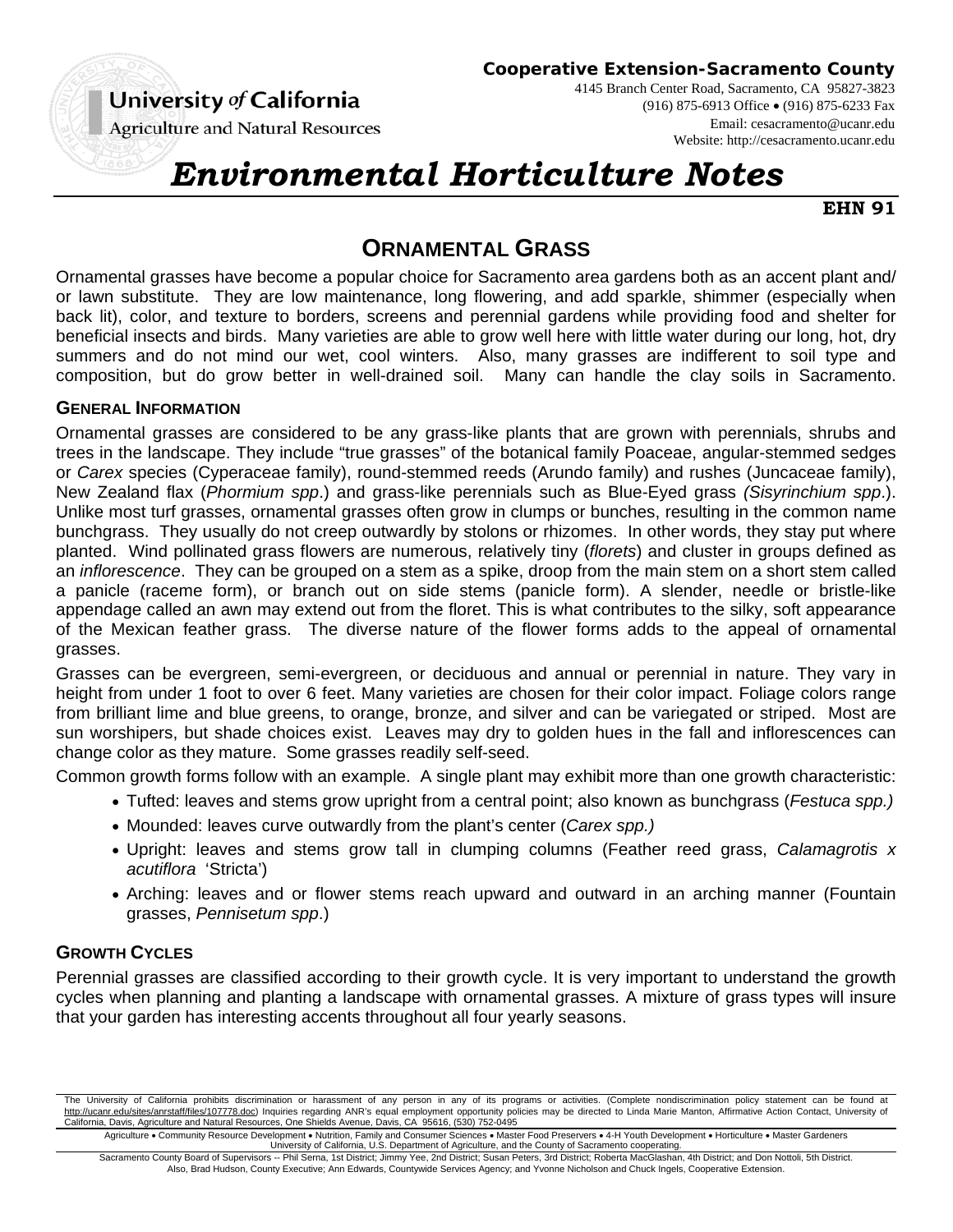#### **WARM SEASON GRASS**

These often deciduous varieties go dormant in fall when the soil temperature reaches 55°F and remain brown throughout the winter and come back to life slowly in the spring. Many thrive during long, hot summer days when temperatures are between 80°F and 95°F. Flowering occurs during late summer and fall. They should be divided and/or transplanted in spring when they are actively growing after breaking dormancy. However, in our climate, warm season grasses can also be replanted in fall before the plant goes into winter dormancy. The dried flower stems and gorgeous fall foliage often continue to add texture and interest to the winter garden. Examples include many of the *Miscanthus, Molinia, Panicum and Pennisetum* species.

## **COOL SEASON GRASS**

Cool season grasses can grow year round. They are often evergreen or semi-evergreen. Flowering occurs in spring and summer. However, many grow more slowly or go dormant when temperatures are consistently above 75ºF in summer. Cool season grasses should not be divided or transplanted when they are dormant or nearly dormant in the summer. In Sacramento, they can be planted or divided in spring or fall, although spring is preferable. Examples are most species of *Calamagrostis, Carex, Deschampsia, Fescue,* and *Seslaria*

#### **BASIC CARE**

If properly sited, ornamental grasses will need little maintenance and fertilization other than cutting back and clump thinning. Spring is the primary planting season, although in our climate grasses can also be successfully planted in fall. Some varieties grow well from seed, while others are best grown as transplants. Be sure to consider the grasses' mature size when planting. Take care that the root crown is not smothered by soil or mulch and water regularly until established.

Ornamental grasses can benefit from being cut back, groomed and/or mowed occasionally. Many deciduous grasses need to be cut back in late winter or early spring. In Sacramento cut grasses back in February. A general rule is that if the grass is under 3 feet tall, it should be cut down to 3 inches or less. If the mature plant is over 3 feet it should be cut to 4 to 6 inches high. Use sharp tools and be prepared to sharpen them often. The grass will dull the blades quickly. Some grasses, such as *Miscanthus*, have razor-sharp edges, so wear heavy gloves and long sleeves. Evergreen grasses and sedges do not need to be cut back as often. They can be groomed with a gloved hand by running fingers through the clumps to remove dead foliage. If the plant needs more serious attention, the evergreen plant can be cut back two-thirds in the fall or spring. Also, many *Carex* and *Fescue* species are now being planted as lawn substitutes, and they can be mowed 3 to 4 times a year, depending upon the species and plant use.

Propagation of Ornamental Grasses and Grass-Like Plants

Propagation of perennial ornamental grasses is done primarily from seeds or by division of clumps. Do not sow seeds of variegated grass varieties because seedlings will not be variegated; they must be divided in order to retain variegated foliage.

#### **COLLECTING GRASS SEEDS**

When the grass inflorescences (tiny flowers which are grouped into clusters) have completely matured and become dry, which is usually in late summer or fall, seeds can be collected before they either fall to the ground or are blown by the wind. Seed heads are mature when they turn tan, gray, gold, or brown, and some may fluff up like cotton candy. Pick the entire stem of healthy, well-developed flowers just before their seed heads are fully ripened. Place them in a cool, dry place for a few days so that the seeds can finish ripening. Then strip off the seeds. Sow them right away or store them in a cool, dry, dark place until spring. Old plastic or metal film canisters with a lid or paper envelopes are good storage containers. Include a packet of silica gel (desiccant) to absorb any moisture.

#### **GROWING FROM SEEDS**

You will be most successful if you sow freshly gathered seeds right away. Here are the steps you can take to grow grasses from seed: Fill a 4 inch or larger nursery pot or other container with a seed starting mix or potting soil that drains well. Scatter seeds thinly onto the surface of the soil. Avoid sowing too thickly as this can result in spindly seedlings or the water- and soil-borne fungal disease damping off. Cover the seeds with a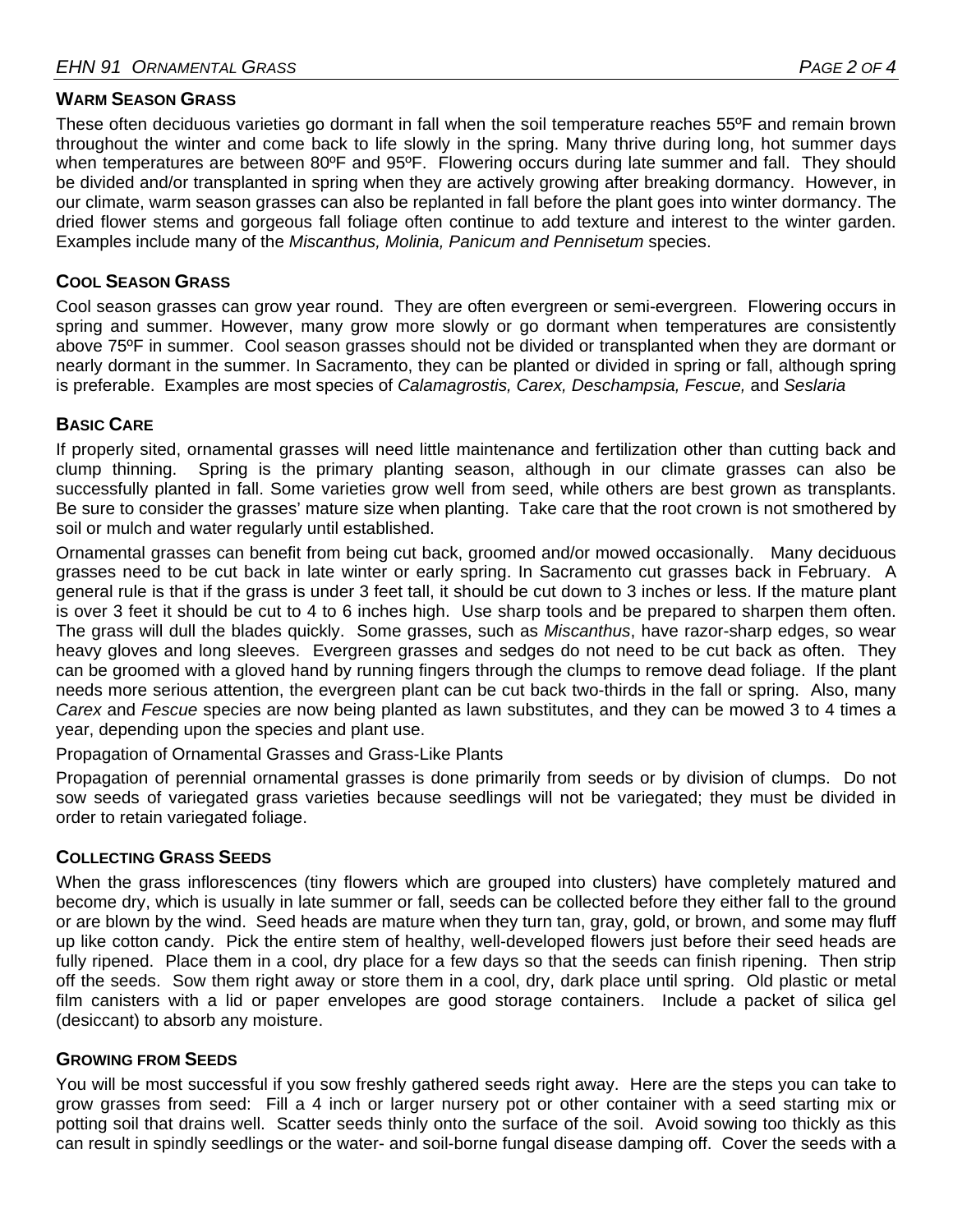# *EHN 91 ORNAMENTAL GRASS PAGE 3 OF 4*

thin layer of fine sand or more seed starting mix. Water well, then cover the container with a clear plastic dome or place it into a clear plastic bag to prevent moisture loss. Shade the container from the sun; however, after germination, remove the cover and place the seedlings in bright light, such as a south-facing window, in a greenhouse, or under fluorescent lights. When plants have two leaves, transplant them into individual pots and continue to grow them in a sheltered location until they are well established. As plants grow, continue to transplant them into larger pots until each plant is in a 1 gallon container. Seeds that are sown in fall should be large enough to transplant into the garden the next summer or fall.

### **DIVIDING GRASS CLUMPS**

The best time to divide any grass is when it is getting ready to start active growth. Warm-season grasses (those that flower after mid-summer) should only be divided from mid-spring to early summer, while coolseason grasses (which flower before mid-summer) can be divided in either spring or fall.

Small grasses, such as *Carex* and *Festuca*, and creeping grasses, such as *Phalaris arundinacea,* can easily be divided by tearing them apart. Water the plant, then lift it from the soil using a digging fork. To make it easier to handle, you may want to cut down the foliage to about 6 to 8 inches. Shake or wash off any loose soil and carefully tear the root ball apart into two to four small sections. Using sharp pruners, trim the foliage (if you didn't cut it back earlier) and any long or damaged roots. Replant the divisions right away into the garden or into nursery pots using fresh sandy potting mix. Water well, and be sure to label the plants.

Large grasses, such as *Calamagrostis* and *Miscanthus*, can have very tough rootstocks and require a bit of muscle to divide. Young plants can be divided using a sharp spade, but large, mature clumps may need an axe or saw. Some clumps can be torn apart with two large digging forks set back-to-back. Cut back the foliage first for easier handling and so you can see where to divide the clump. Wear heavy gloves to protect your hands and long sleeves and long pants to protect your arms and legs. Some grasses such as *Miscanthus* have razor-sharp edges. After dividing the clump, discard the center, which is less vigorous than the edges; then trim off any long or damaged roots. Either replant the divisions immediately into the garden or into containers large enough to easily accommodate the root system. Keep the plants well-watered until they are established. An easier method might be to reduce the size of the clump by cutting sections out of the edges of the clump, being sure that each section has some roots, and then replanting them right away.

Propagation methods for some of the more commonly grown grasses and grass-like plants are listed on the attached chart.

#### **GRASSES TO AVOID**

Several non-native species routinely planted in the past have become invasive pests and should not be planted. Invasive plants most commonly seen here in Sacramento are the Arundo or giant reed (*Arundo donax*), Pampas grass (*Cortaderia jubata* and *C. selloana*) and green fountaingrass (*Pennisetum setaceum).* 

The *Pennisetum setaceum* cultivar, Rubrum, however, is not supposed to produce viable seed. It is widely planted for its tall red autumn foliage and purplish spiking, brushy inflorescence. It has been planted at the Fair Oaks Horticulture Center (FOHC) Water Efficient Landscape common area and reseeding has not occurred. Recommended alternatives include New Zealand flax (*Phormium tenax),* Deer grass *(Muhlenbergia rigens*) and Pink Muhly grass (*Muhlenbergia capillaris*) samples of which are growing at FOHC.

#### **ORNAMENTAL GRASS LIST**

Attached is a chart of commonly grown grasses and grass-like ornamental plants, many of which are grown in the Water Efficient Landscape Garden at the Fair Oaks Horticulture Center.

#### **ADDITIONAL RESOURCES**

#### **Local grass growing gardens to visit:**

- Fair Oaks Horticulture Center, 11549 Fair Oaks Blvd, Fair Oaks, CA 95628
- UC Davis Arboretum, for locations visit http://arboretum.ucdavis.edu/
- William Land Park WPA Rock Garden, 3800 S. Land Park Drive, Sacramento CA 95822.
- Garden is located on15th Avenue just north of Fairytale Town
- Sacramento Old City Cemetery Demonstration Native Plant Garden, 1000 Broadway, Sacramento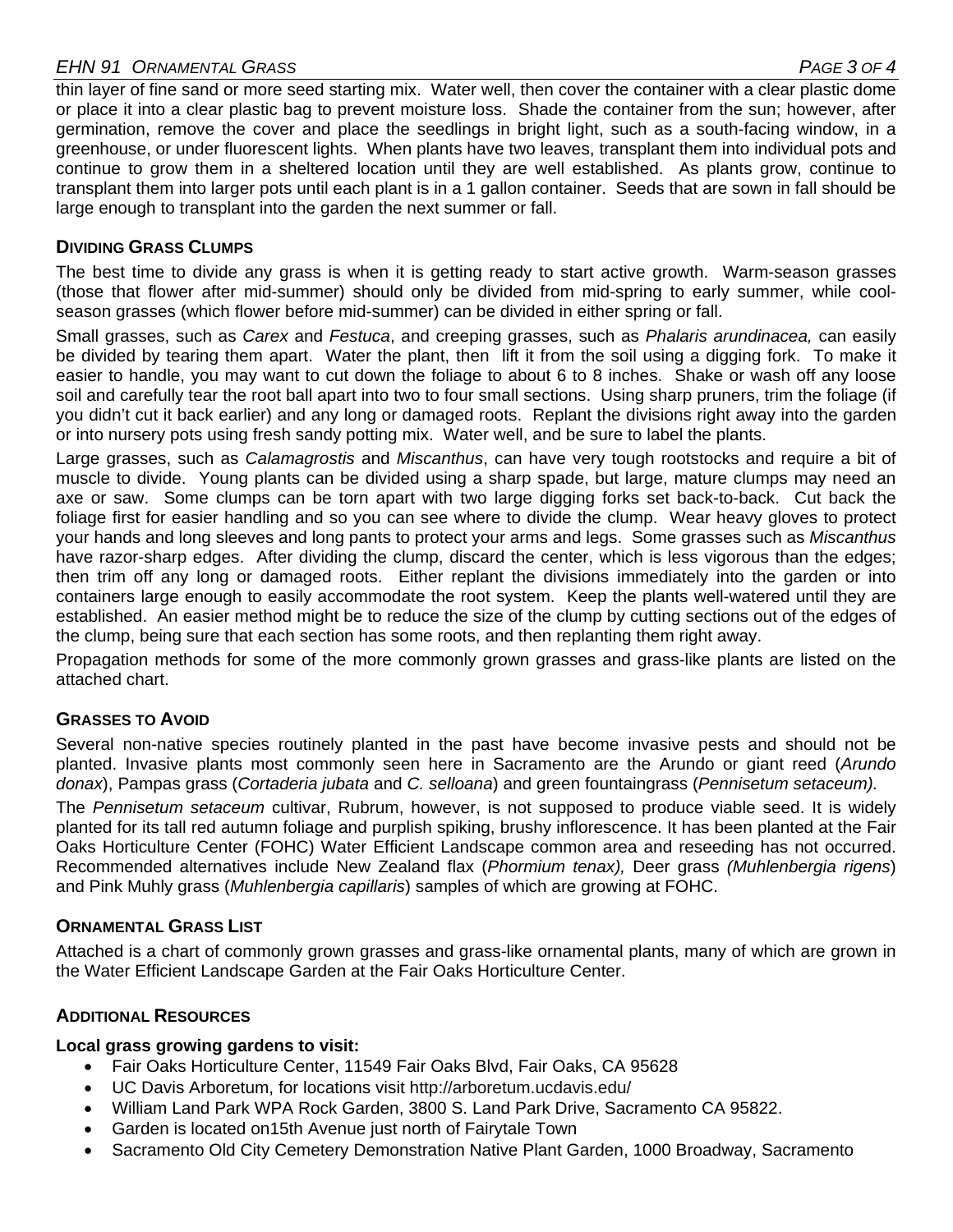## **Plant Sources:**

- Ornamental grasses can be found at most local nurseries.
- Spring and fall plant sales:
- The UC Davis Arboretum, http://arboretum.ucdavis.edu/
- Sacramento Perennial Plant Club, www.sacramentoperennialplantclub.org/
- Sacramento Valley Chapter of the California Native Plant Society, www.sacvalleycnps.org/
- John Greenlee's, *The American Meadow Garden,* includes an extensive list of mail order and internet nursery sources.

## **References:**

*California Native Plants for the Garden*. 2009. Carol Bornstein, David Fross, Bart Obrien. Cachuma Press

- *Grasses*. 2002. Nancy J. Ondra. Storey Publishing
- *Grasses and Bamboos.* 2002. American Horticultural Society, DK Publishing, Inc.
- *Ornamental Grasses Fact Sheet*. 2000. Smithsonian Institute. www.gardens.si.edu/
- *Plant Propagation.* 1999. American Horticultural Society, DK Publishing, Inc.
- *Plant Right*. 2009. California Horticultural Invasives Prevention. www.plantright.org/
- *The American Meadow Garden*. 2009. John Greenlee. Timber Press
- *The Encyclopedia of Ornamental Grass. 1*992. John Greenlee, Michael Friedman Publishing Group, Inc.
- Timber Press Pocket Guide to Ornamental Grasses. 2004. Rick Darke. Timber Press
- *Weeds of California and Other Western States*. 2007. Joseph M. DiTomaso, Evelyn A. Healy. University of California ANR Publication 3488
- *Sunset Western Garden Book*. 2012. Sunset Publishing

January 2010. Written by UC Master Gardeners Pat Schink and Gail Pothour. Edited by UC Master Gardeners Susan Post, Fran Clarke, Candace Schuncke, Jim Carson, and UC Master Gardener Program Coordinator Judy McClure.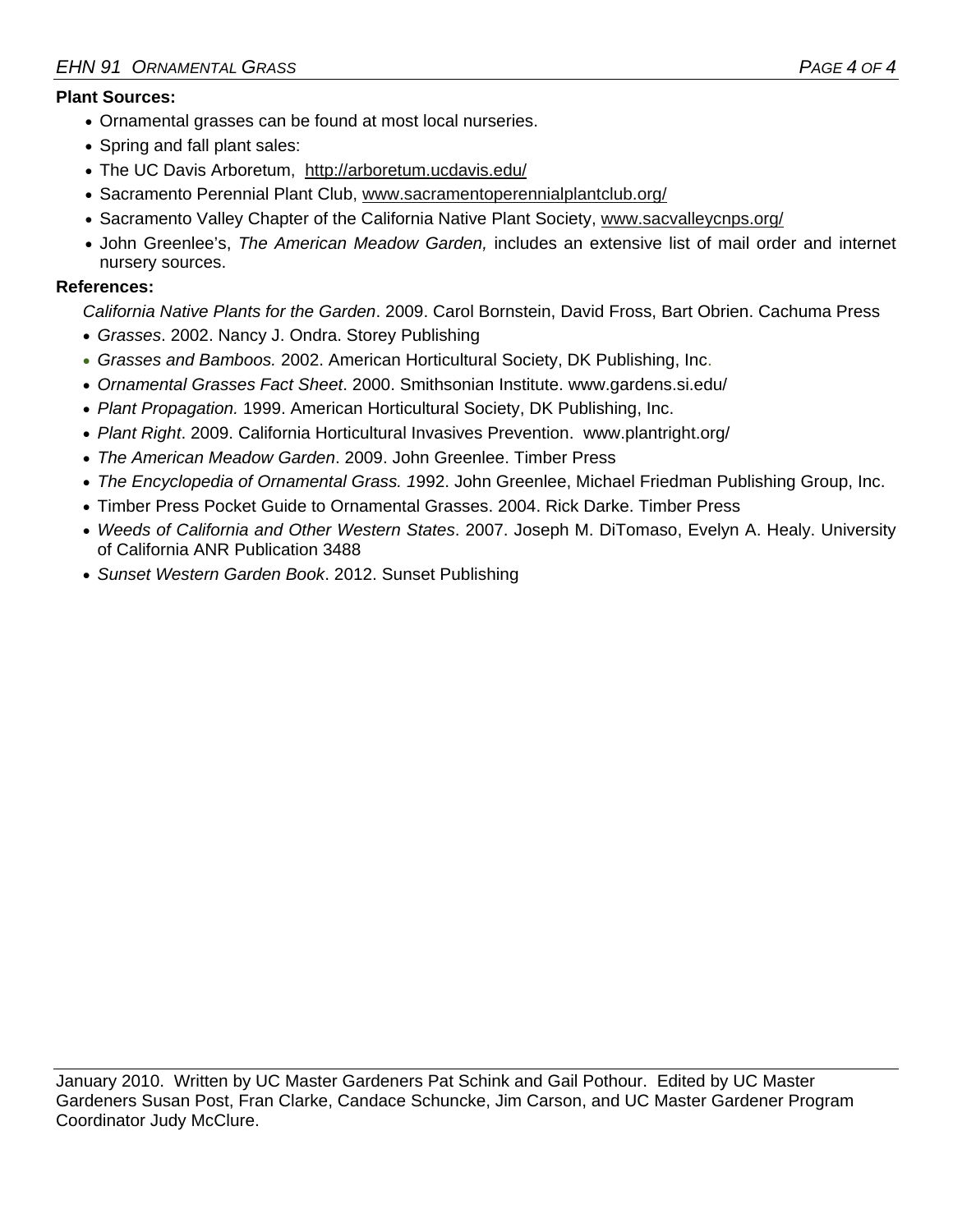| <b>Botanical Name</b>                                                    | <b>Common Name</b>                                   | <b>Plant Type</b>    | <b>Size</b>                   | <b>Exposure</b>      | Origin                                        | <b>Propagation Method</b>                                                                                   | <b>Notes</b>                                                                                                                                                                                                                                |
|--------------------------------------------------------------------------|------------------------------------------------------|----------------------|-------------------------------|----------------------|-----------------------------------------------|-------------------------------------------------------------------------------------------------------------|---------------------------------------------------------------------------------------------------------------------------------------------------------------------------------------------------------------------------------------------|
| <b>Acorus</b>                                                            | Sweet Flag                                           | Calla Relative       | $8" - 12" H x$<br>$8" - 12"W$ | Light shade          | Eurasian                                      | Easily propagated by division. The<br>species may be grown from seed, but<br>all cultivars must be divided. | Not drought tolerant. Used in damp<br>borders, pond and pool edges.                                                                                                                                                                         |
| <b>Bouteloua gracilis</b>                                                | Blue Grama Grass.<br><b>Eyelash Grass</b>            | Warm Season<br>Grass | 18'H x 12"W                   | Sun                  | <b>CA Native</b>                              | Grow from seed or divide in spring.                                                                         | Can plant densely and mow to 2". Cold<br>hardy. Attractive "eyelash" shaped<br>inflorescences. Tolerates foot traffic,<br>can use in pots. UC Davis Arboretum<br>All Star.                                                                  |
| Calamagrostis x<br>acutiflora 'Stricta' also<br>known as 'Karl Foerster' | <b>Feather Reed</b><br>Grass                         | Cool Season<br>Grass | 6'H x 3'W                     | Sun/part<br>shade    | Eurasian                                      | Divide in spring or fall.                                                                                   | Popular worldwide, it has an upright,<br>clumping form that doesn't require<br>staking. Cut back to 5" in early March.<br>Good choice for motion in garden.                                                                                 |
| Calamagrostis foliosa                                                    | Mendocino reed<br>grass                              | Warm Season<br>Grass | $2' - 4' + x$ 2'-<br>4W       | Light shade          | Native to San<br><b>Francisco Bay</b><br>area | Propagate by seed, or by division in<br>spring.                                                             | Somewhat drought tolerant but does<br>need regular moisture. Whitish, feather-<br>like showy blooms. Good on slopes.<br>Good with fescues. May be short-lived.<br>Does not respond well to shearing.                                        |
| Carex divulsa (also<br>known as Carex<br>tumulicola)                     | <b>Berkeley Sedge</b>                                | Sedge                | 12"-18" H x 2"<br>W           | Part shade/<br>shade | Europe                                        | Easily propagated by seed, or by<br>division in spring. May naturalize.                                     | Can be mowed. Very versatile.<br>Evergreen. Tolerant of sun, shade,<br>handles dry and moist conditions, foot<br>traffic, and tree roots. Used in meadow<br>gardens, rain gardens and for erosion<br>control. UC Davis Arboreteum All Star. |
| Carex flagellifera                                                       | Leather Leaf<br>Sedge, Weeping<br><b>Brown Sedge</b> | Sedge                | 2"-18" H x 2' W               | Sun/part<br>shade    | New Zealand                                   | Easily propagated by seed, or by<br>division in spring.                                                     | Reddish bronze foliage, wide<br>spreading, may be short lived.<br>Insignificant flowers.                                                                                                                                                    |
| Carex testacea                                                           | Orange Bronze<br>Sedge                               | Sedge                | $2'H \times 3'W$              | Sun/part<br>shade    | New Zealand                                   | Easily propagated by seed, or by<br>division in spring.                                                     | Cold hardy, self sows moderately, may<br>be short lived. Insignificant flowers.                                                                                                                                                             |
| Carex testacea 'Prairie<br>Fire'                                         | Orange Bronze<br>Sedge                               | Sedge                | $2'H \times 3'W$              | Sun/part<br>shade    | New Zealand                                   | Easily propagated by seed, or by<br>division in spring.                                                     | Cold hardy, self sows moderately, may<br>be short lived, Color more vibrant in full<br>sun. Insignificant flowers.                                                                                                                          |
| Deschampsia caespitosa                                                   | <b>Tufted Hair Grass</b>                             | Cool Season<br>Grass | 1'-2 'H x 2' W                | Sun/light<br>shade   | <b>CA Native</b>                              | Easily propagated by seed, or by<br>division in spring.                                                     | Valued for deep green foliage and<br>billowing, hairlike inflorescences. Does<br>better with winter chill and regular<br>water. (It will turn brown if allowed to<br>dry out.) Flowering stalks may add up<br>to 3' in height.              |
| Festuca idahoensis<br>'Siskiyou Blue'                                    | Idaho Fescue                                         | Cool Season<br>Grass | 6"-14"H x10"W                 | Sun/part<br>shade    | <b>CA Native</b>                              | Grow from seed outdoors in the fall.<br>or divide the rootball in spring or fall                            | May go dormant in summer, is used as<br>lawn substitute, resents summer<br>watering and mowing (A close relative,<br>Festuca californica, is a UC Davis All<br>Star).                                                                       |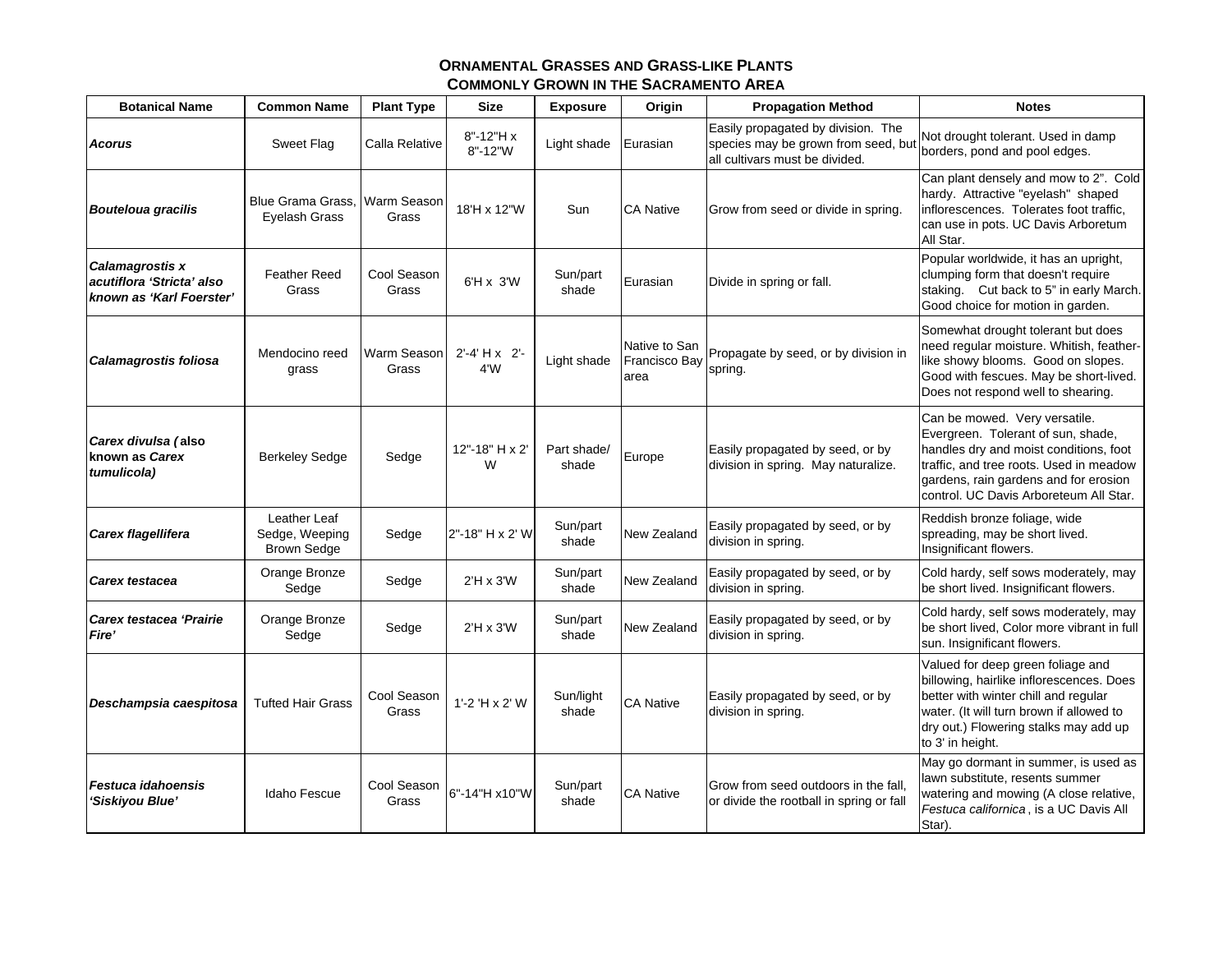| <b>Botanical Name</b>                            | <b>Common Name</b>              | <b>Plant Type</b>      | <b>Size</b>                     | <b>Exposure</b>                     | Origin                          | <b>Propagation Method</b>                                                                                                                    | <b>Notes</b>                                                                                                                                                                                                                  |
|--------------------------------------------------|---------------------------------|------------------------|---------------------------------|-------------------------------------|---------------------------------|----------------------------------------------------------------------------------------------------------------------------------------------|-------------------------------------------------------------------------------------------------------------------------------------------------------------------------------------------------------------------------------|
| Festuca ovina 'Glauca'                           | <b>Blue Fescue</b>              | Cool Season<br>Grass   | $6" - 10" H x$<br>10"W          | Sun / part<br>shade                 | France                          | Center of clump commonly dies out<br>after several years. Grow from seed<br>or divide in spring or fall (named<br>cultivars must be divided) | Short lived, centers die out especially if<br>heat stressed, very common, requires<br>good drainage.                                                                                                                          |
| Festuca rubra molate                             | Creeping Red<br>Fescue          | Cool Season<br>Grass   | $6" - 12"H$                     | Sun / part<br>shade                 | North America                   | Sow seeds in late fall for best<br>performance                                                                                               | Requires no maintenance but can be<br>mowed. Spreads by creeping rhizomes.<br>Good ornamental groundcover. Heat<br>and drought tolerant.                                                                                      |
| Hakonechloa macra<br>'Aureola'                   | Golden Japanese<br>forest grass | Warm Season<br>Grass   | 14"H x 18"W                     | Part/full Shade Japan               |                                 | Divide in spring.                                                                                                                            | Needs well drained soil. Golden<br>variagated foliage can light up a shady<br>area. A good accent plant. Cut back in<br>early spring. Performs best in cool<br>moist soil with winter chill. Stunning<br>pink/red fall color. |
| <b>Helictotrichon</b><br>sempervirens            | <b>Blue Oat Grass</b>           | Cool Season<br>Grass   | up to $30^{\circ}$ H x<br>24"W' | Sun                                 | Mediterranear                   | Propagate by seed, or by division in<br>spring or fall                                                                                       | Grown for silver blue foliage, requires<br>well drained soil. Evergreen. Can grow<br>from seed. Does self seed moderately.<br>Low maintenance.                                                                                |
| Imperata cylindrica 'Red<br>Baron' (aka 'Rubra') | Japanese Blood<br>Grass         | Warm Season<br>Grass   | 20"H x 12"W                     | Sun                                 | Japan                           | Propagate only by division                                                                                                                   | Slow to turn color in spring. Needs sun<br>for full color. Tolerates heavy soil. Best<br>cut to ground in winter. Rarely blooms.                                                                                              |
| Lygeum sparteum                                  | Esparto Grass                   | Cool Season<br>Grass   | 2'H x 12"W                      | Sun                                 | Spain and<br>Northern<br>Africa | Propagate by seed, or by division in<br>spring.                                                                                              | Evergreen needle grass used<br>historically in baskets and<br>papermaking.                                                                                                                                                    |
| <b>Miscanthus sinensis</b>                       | Japanese Silver<br>Grass        | Warm Season<br>Grass   | $3'-4'$ H x $3'W$               | Sun/part<br>shade                   | Japan, Korea,<br>China          | Propagate by seed, or by division<br>although cultivars may not come true<br>from seed.                                                      | Many varieties. Grown as accent plant.<br>Blooms late summer or fall. Flowers<br>often stunning, used for dried flower<br>arrangements. Cut foliage to ground in<br>early spring. Most like some winter chill.                |
| Muhlenbergia capillaris                          | Pink Muhlygrass                 | Warm Season<br>Grass   | $3'H \times 6'W$                | Sun                                 | Eastern US                      | Propagate by division in early spring<br>or by seed.                                                                                         | Vibrant pink/ pinkish red fall bloomer,<br>very drought tolerant, evergreen.                                                                                                                                                  |
| Muhlenbergia rigens                              | Deer Grass                      | Warm Season<br>Grass   | $3'H \times 4'W$                | Sun                                 | <b>CA Native</b>                | Grow from seed or divide in spring or<br>fall.                                                                                               | Blooms late summer, stunning as<br>vertical accent, very drought tolerant.<br>UC Davis Arboretum All Star.                                                                                                                    |
| Nassella tenuissima                              | Mexican Feather<br>Grass        | Cool Season<br>Grass   | 2'H x 2'-3'W                    | Sun/light<br>shade                  | Texas, New<br>Mexico,<br>Mexico | Best grown from seed; divisions are<br>possible but have problems.                                                                           | Feathery, fine, silky inflorescences<br>June to September. Self seeds very<br>readily, may be considered nuisance.<br>Very drought tolerant.                                                                                  |
| Ophiopogon japonicus                             | Mondo Grass                     | Evergreen<br>Perennial |                                 | 8"-12"H -12"W Part/full Shade Japan |                                 | Divide in spring, flowers are sterile                                                                                                        | Sheer in early spring. Lavendar<br>summer blooms. Easy to grow in well-<br>drained soil with protection from snails<br>and slugs. Does well in containers.<br>Needs moderate to regular watering.                             |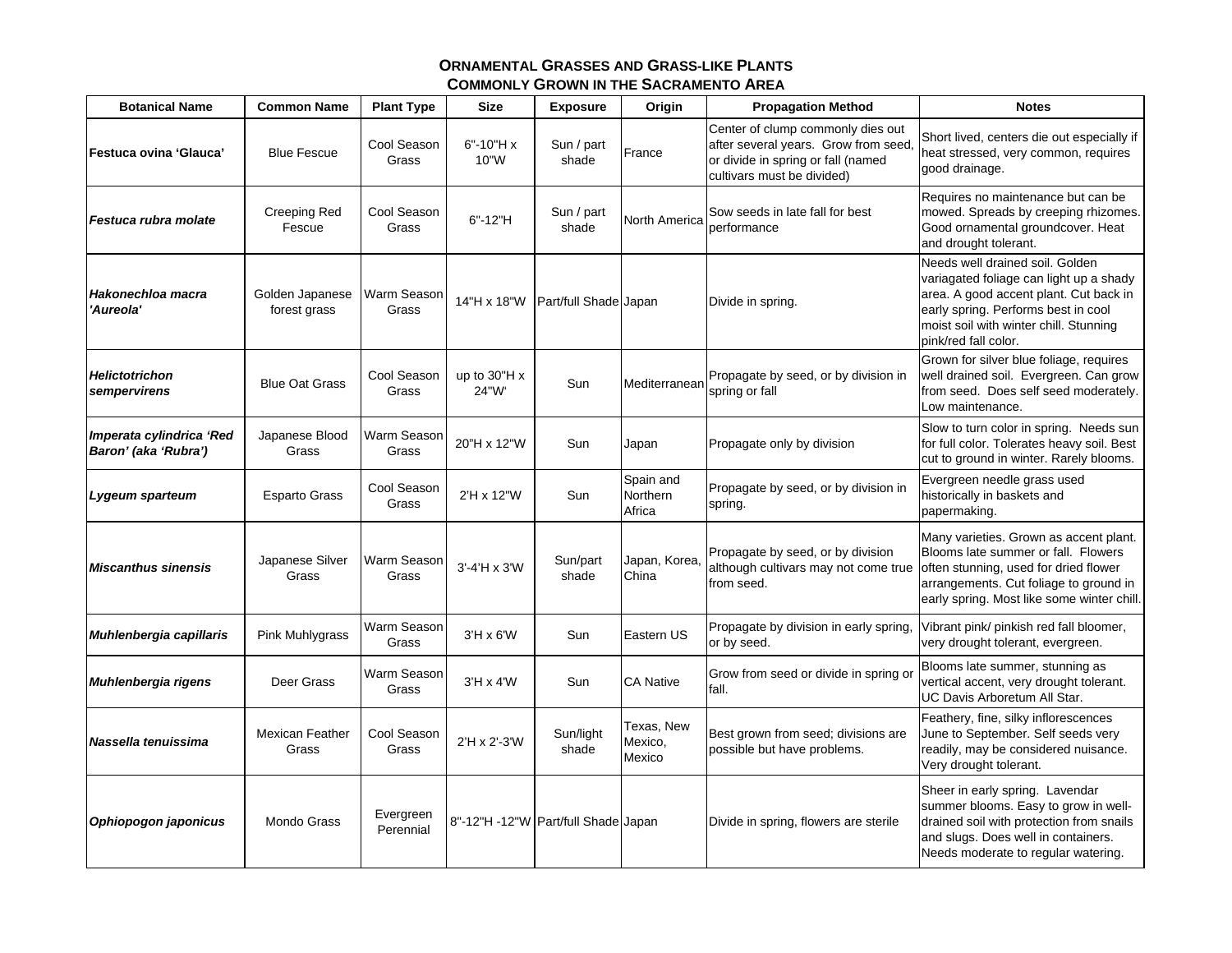| <b>Botanical Name</b>                                | <b>Common Name</b>                          | <b>Plant Type</b>      | <b>Size</b>            | <b>Exposure</b>       | Origin                              | <b>Propagation Method</b>                                                                                                                                                                                        | <b>Notes</b>                                                                                                                                                                                                            |
|------------------------------------------------------|---------------------------------------------|------------------------|------------------------|-----------------------|-------------------------------------|------------------------------------------------------------------------------------------------------------------------------------------------------------------------------------------------------------------|-------------------------------------------------------------------------------------------------------------------------------------------------------------------------------------------------------------------------|
| Ophiopogon planiscapus<br>'Nigrescens'               | <b>Black Mondo Grass</b>                    | Evergreen<br>Perennial | 8"H x 12"W             | Part/full Shade Japan |                                     | Divide in spring.                                                                                                                                                                                                | Slow to spread and does not make a<br>solid cover. Black color is dramatic<br>combined with yellow or chartreuse<br>foliage. Does well in containers.<br>Moderate to regular water.                                     |
| <b>Pennisetum</b><br>alopecuroides 'Little<br>Bunny' | Mini Fountain Grass Warm Season<br>Cultivar | Grass                  | 10"-18"H x<br>10"-18"W | Sun                   | East Asia                           | Can self sow                                                                                                                                                                                                     | Drought tolerant. Needs winter chill to<br>do well. Blooms late summer/ fall.<br>Compact. Good border, container and<br>rock garden plant.                                                                              |
| <b>Pennisetum setaceum</b><br>'Rubrum'               | <b>Fountain Grass</b>                       | Warm Season<br>Grass   | $5'H \times 5'W$       | Sun                   | Tropical<br>Africa, SW<br>Asia      | Divide only in late spring (plants do<br>not set viable seed)                                                                                                                                                    | Sensitive to cold. Varieties other than<br>'Rubrum', are invasive. Dies back in<br>winter and is slow to recover in spring.<br>Grown primarily for the purplish red<br>foliage and rose colored fall flower<br>plumes.  |
| <b>Phalaris arundinacea</b>                          | <b>Ribbon Grass</b>                         | Cool Season<br>Grass   | $2' - 3'H$             | Sun/part<br>shade     | <b>North</b><br>America,<br>Eurasia | Propagate only by division spring or<br>fall.                                                                                                                                                                    | Needs regular water. Can spread<br>aggressively with underground<br>rhizomes. Considered an invasive plant<br>in some areas of the United States.                                                                       |
| <b>Phormium tenax 'Jack</b><br>Sprat'                | <b>Dwarf Flax</b>                           | Evergreen<br>Perennial | 18"H x 18"W            | Sun/part<br>shade     | <b>New Zealand</b>                  | Take individual rooted crowns from<br>clump edges. Large clumps can also<br>be divided in spring (although young<br>plants are easier to handle) by<br>splitting clumps with a sharp border<br>spade or mattock. | Good accent plant. Has twisting, dark<br>reddish brown leaves.                                                                                                                                                          |
| <b>Phormium tenax 'Lancer'</b>                       | New Zealand Flax                            | Evergreen<br>Perennial | $4'H \times 4'W$       | Sun/part<br>shade     | New Zealand                         | See P. tenax 'Jack Sprat' above.                                                                                                                                                                                 | Broad sword-like leaves. Hardy, sturdy<br>focal plant. Tolerates all kinds of soil,<br>very drought tolerant. Cut out old<br>leaves at base to maintain appearance.                                                     |
| <b>Phormium tenax 'Pink</b><br>Stripe'               | <b>New Zealand Flax</b>                     | Evergreen<br>Perennial | 4'-5'H x 4'-5'W        | Sun/part<br>shade     | New Zealand                         | See P. tenax 'Jack Sprat' above.                                                                                                                                                                                 | See "Lancer' above for general<br>information. This variety has gray green<br>purplish tinged foliage with a pink<br>stripe on the margins.                                                                             |
| Poa costiniana                                       | <b>Australian Blue</b><br>Grass             | Cool Season<br>Grass   | 18"W x 24"W            | Sun/part<br>shade     | Australia                           | Propagated most successfully by<br>division                                                                                                                                                                      | Tolerates drought, recovers quickly<br>when cut back, good border or accent<br>plant. Long lasting showy flowers<br>starting in spring through summer.                                                                  |
| Rhynchelytrum<br>nerviglume 'Pink<br>Crystals'       | Ruby Grass                                  | Cool Season<br>Grass   | $2'H \times 2'W$       | Sun/light<br>shade    | <b>Tropical Africa</b>              | Not easily propagated by division;<br>however, it grows easily from seed<br>planted in the fall. Be sure to use<br>fresh seed.                                                                                   | In more tropical climates is considered<br>a weed. Grown for showy pink to purple<br>red flowers that fade to light pink which<br>are lovely when back lit. Short lived.<br>Self sows, but manageably in our<br>garden. |